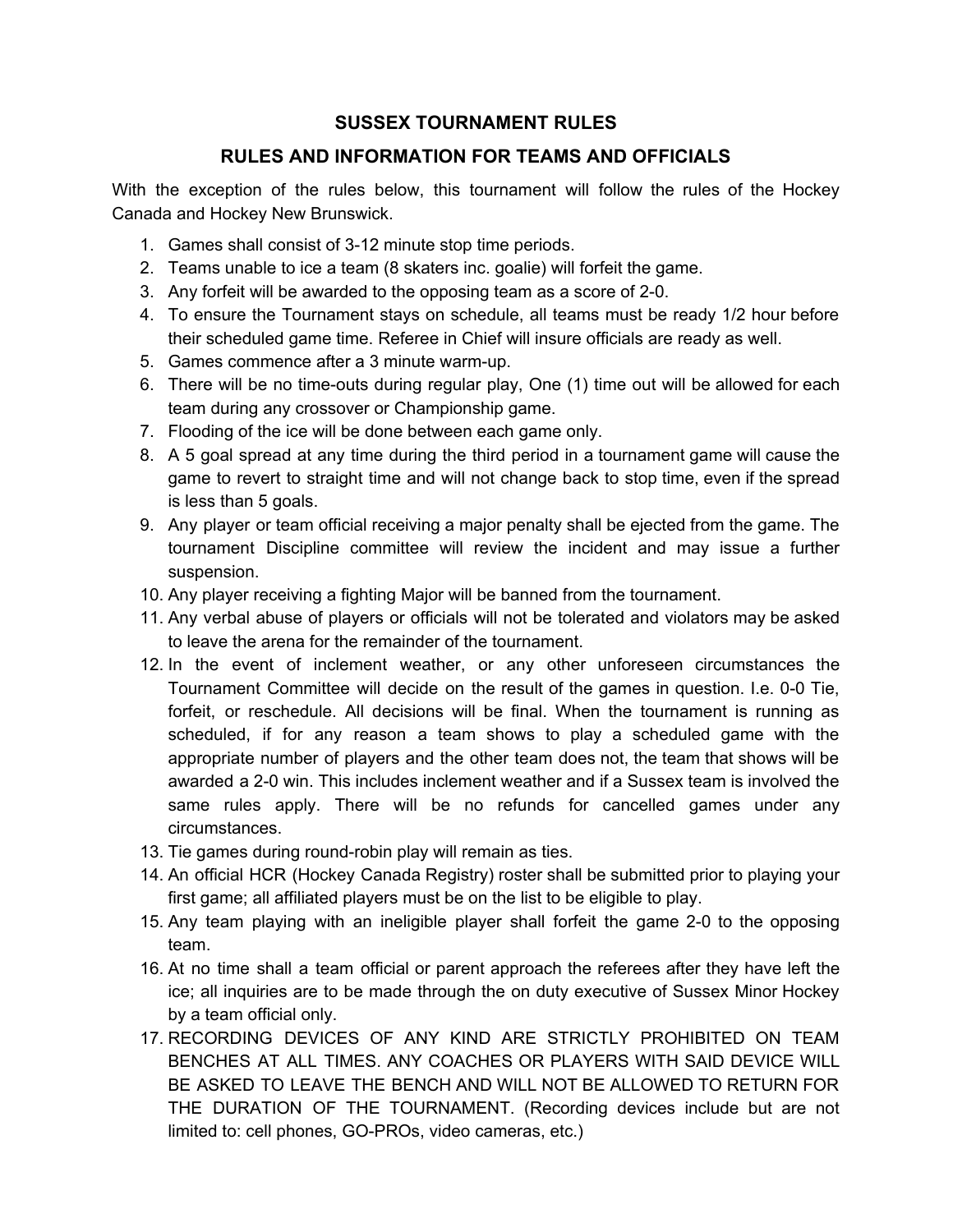## *Tie Breaking Sequence*

(Amended: September 2006)

#### **Two Teams Tied:**

If two or more teams are tied at the conclusion of a round robin series, then the following procedure will be used to determine the final ranking before the semi-final and final games are played.

23.1.1 The winner of the round robin game between the two tied teams gains the higher position.

23.1.2 The team with the most wins in the round robin gains the higher position.

23.1.3 If the two teams are still tied after 23.1.1 and 23.1.2 have been applied, then the team with the best goal average gains the higher position. The goal average of a team is to be determined in the following manner:

Total number of goals for divided by the total number of goals for and against. \*NOTE: All round robin games are included.

Example: For = 10 goals Against = 4 goals Percentage: 10/10+4 = .714

NOTE: The higher percentage gains the higher position

23.1.4 If the two teams are still tied after 23.1.1, 23.1.2, and 23.1.3 have been applied, the team with the least number of minutes in penalties throughout all of the round robin games, gains the higher position.

23.1.5 If the two teams are still tied after 23.1.1,23.1.2, 23.1.3, and 23.1.4 have been applied, then the team which scored the first goal in the game between the tied teams gains the higher position.

23.1.6 If the two teams are still tied after 23.1.1, 23.1.2, 23.1.3 23.1.4, and 23.1.5 have been applied, a single coin toss will determine which team gains the higher position.

## **Three or More Teams Tied:**

Note: The three-team tiebreaker is used to determine the seeding of the 1st, 2nd, 3rd seed. If any step in the tiebreaker only seeds one team, that team assumes that position. The threeteam tiebreaker will continue to determine the seeding of the two remaining teams. At no time will teams using this formula go back to the two-team tiebreaker

23.2. If three teams or more are tied, the point record established in the games among the tied teams only will be used as the first tie breaking formula in deciding which team(s) shall advance.

23.2.1 The team with the most wins, in games among the three teams, would gain the highest position.

23.2.2 If teams are still tied after 23.2.1 has been applied, then the team with the best goal average, in games among the three teams, gains the highest position. The goal average of a team is to be determined in the following manner: